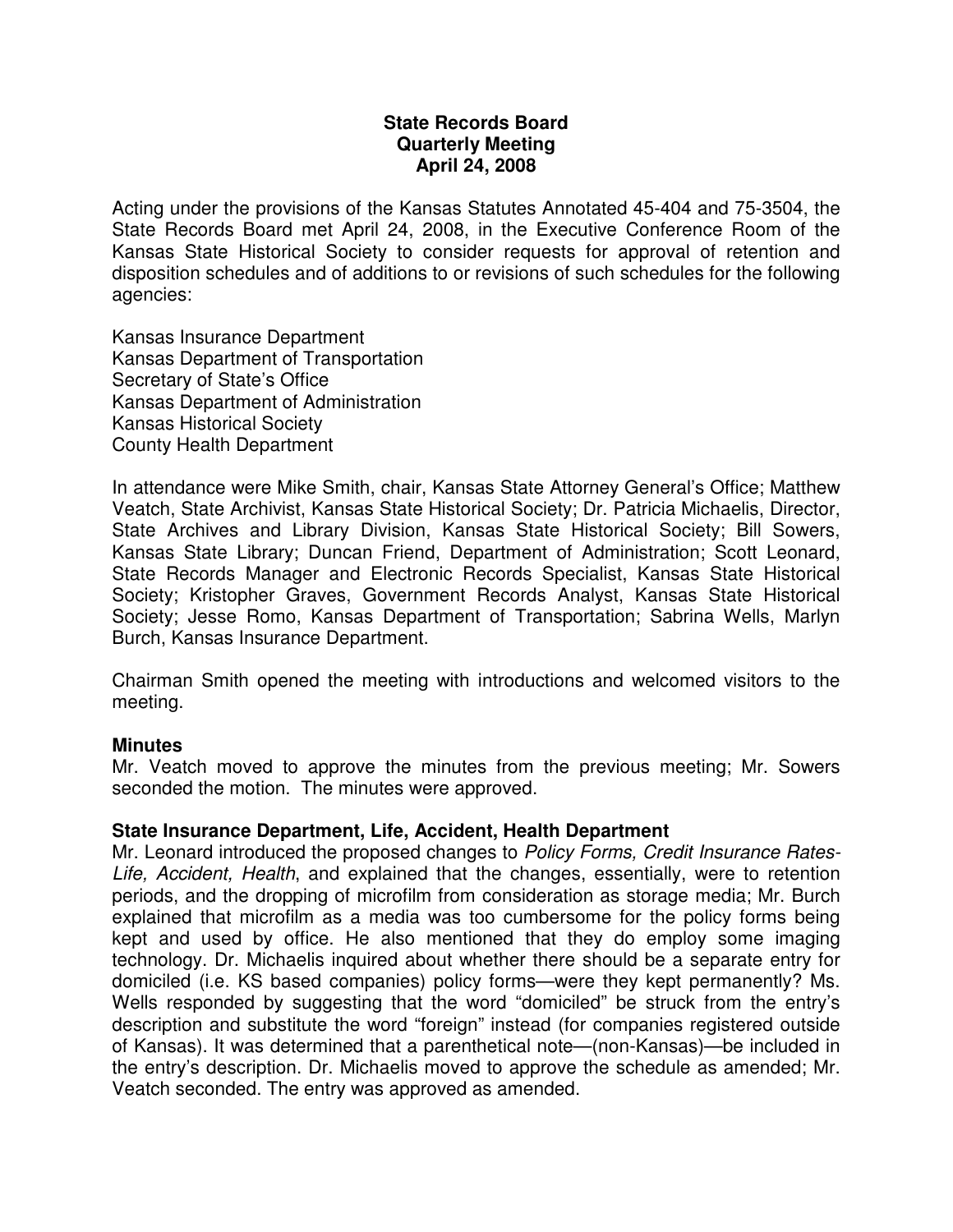# **Kansas Department of Transportation (KDOT), Office of Management & Budget 3 entries, 2 divisions**

Mr. Leonard introduced the proposed entries for Legislators' Files and Road Rally Surveys; both are new entries.

#### **Kansas Department of Transportation, Bureau of Transportation Planning**

Mr. Leonard explained that, for the Traffic Data Collection System, KDOT had an electronic record-keeping plan endorsed by the Electronic Records Committee.

No major concerns were raised about any of the three proposed entries. Mr. Friend moved that the entries be approved and Dr. Michaelis seconded the motion. The schedules were approved.

# **Kansas Secretary of State's Office (SOS)**

Mr. Leonard explained that the Secretary of State's Records Officer, Ms. Christy Myers, proposed these additions to the agency schedule on behalf of 3 divisions. Retention was revised on two counts, and one description was revised (Legislative Records). Certified Party Lists are collected on the local (county) level (retained for 5 years) and sent on to SOS for certification. Ms. Myers provided an example of the Certified Party Lists.

#### **SOS, Administrative Division**

Mr. Smith asked, regarding the Accounting and Prepaid Transactions, whether the retention period was the same as what other agencies used. The 7 years proposed was thought to be for purposes of an audit, but Mr. Friend suggested 3 years would meet that requirement. Mr. Veatch also thought 3 would suffice, but hesitated to amend without consulting with SOS legal counsel. Mr. Leonard explained that the arrival at a 7 year period was a little unclear between he and SOS. Mr. Veatch proposed approving the 7-year retention period now, and SOS could revisit/revise it again later if needed.

Dr. Michaelis suggested changing the "presenting" in Business Agent Registrations' description to "representing." Mr. Veatch noted that, counter to what the proposal indicated, the SOS did have an electronic record-keeping plan endorsed by the Electronic Records Committee. Ms. Myers confirmed that this was a new schedule proposal for records they have been keeping for a while. Mr. Smith inquired about any statutory requirements.

Ms. Myers brought in an example of a Certificate of Manual Signatures, which evidenced that they were used, in this instance, to show who is authorized to write/sign checks on behalf of an agency. Mr. Veatch inquired about whether they expire. Ms. Myers indicated she was uncertain, but thought not. Mr. Leonard asked how the database (AS 400) these went into was updated. Mr. Veatch suggested—and the board agreed—that the comments for this entry note that these records are "entered into the AS 400 database system." Dr. Michaelis suggested the entry's description should be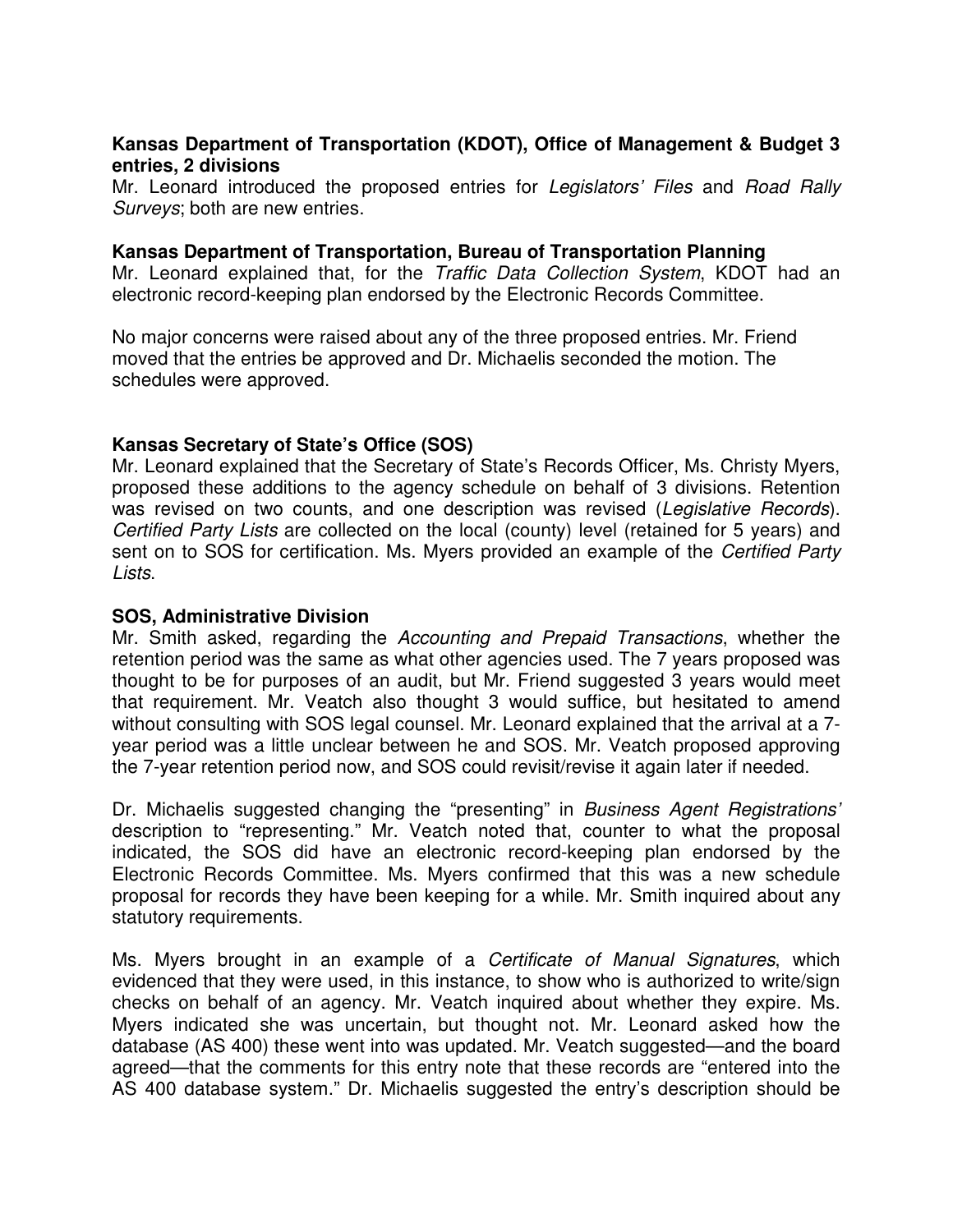revised from "state officials" to "public officials as per KSA…" Mr. Leonard thought "county officials" might also be changed to "public officials" as well. By consensus, the board determined that the final wording for the description should read, "Certificates of manual signatures allowing public officials to use a signature stamp and required to be filed pursuant to KSA 25-4001-4007."

# **SOS, Business Services**

Mr. Leonard explained that the retention period for Accounting Records was shortened from three years to 60 days. Ms. Myers explained that it was the UCC requests-tosearch that they wished to destroy after 60 days. Mr. Friend asked, for the sake of consistency, about the relationship of these records to other accounting records (3 year retention). Mr. Veatch indicated there was no General Schedule entry covering these shorter-term transactional records (despite other agencies keeping similar records), and that he had no real problem with this proposal. Ms. Myers indicated this handling was consistent with the way other (similar) records were handled within the agency.

On Business Entity Filings, Mr. Smith asked whether everything was electronic. Ms. Myers affirmed that it was, and, even if someone files via paper, it is then entered electronically and, once entered, the paper originals are returned to the registrant. Ms. Myers indicated that they were also in the process of pulling old paper filings from the Kansas Historical Society's holdings and entering them into database as well; once completed, SOS is not returning paper copies to the archives.

# **SOS, Elections and Legislative Matters Division**

Dr. Michaelis requested that the Certified Party Affiliation List be tabled for a future meeting, so that the KSHS and the State Library may further consider the records' enduring historical value.

Mr. Leonard explained that the description for Legislative Documents was revised. Ms. Myers indicated the SOS only keeps these records on behalf of the State Legislature. Dr. Michaelis asked about the retention period (proposed at 1 legislative session)--are they transferred to the archives after end of a single year session or following the 2-year period of a complete legislative session (that includes carryover). Mr. Friend indicated that if they are enrolled (signed), they should probably be sent at end of the annual session in which they are signed (no carryover). Dr. Michaelis suggested, regarding the retention, amending the entry's comments to read, "transferred annually to archives," to which the board agreed.

Mr. Veatch moved to approve SOS's schedule entries as amended, and to table the Certified Party Affiliation List pending an assessment of these records' enduring value. Mr. Sowers seconded and the schedules were approved.

# **Kansas Department of Administration, Division of Facilities Management**

Mr. Leonard explained the schedule entry for Supervisor's Daily Reports and its relationship to other records, which might contain much of the same information, like timesheets. Unlike timesheets, these reports record where the employee is working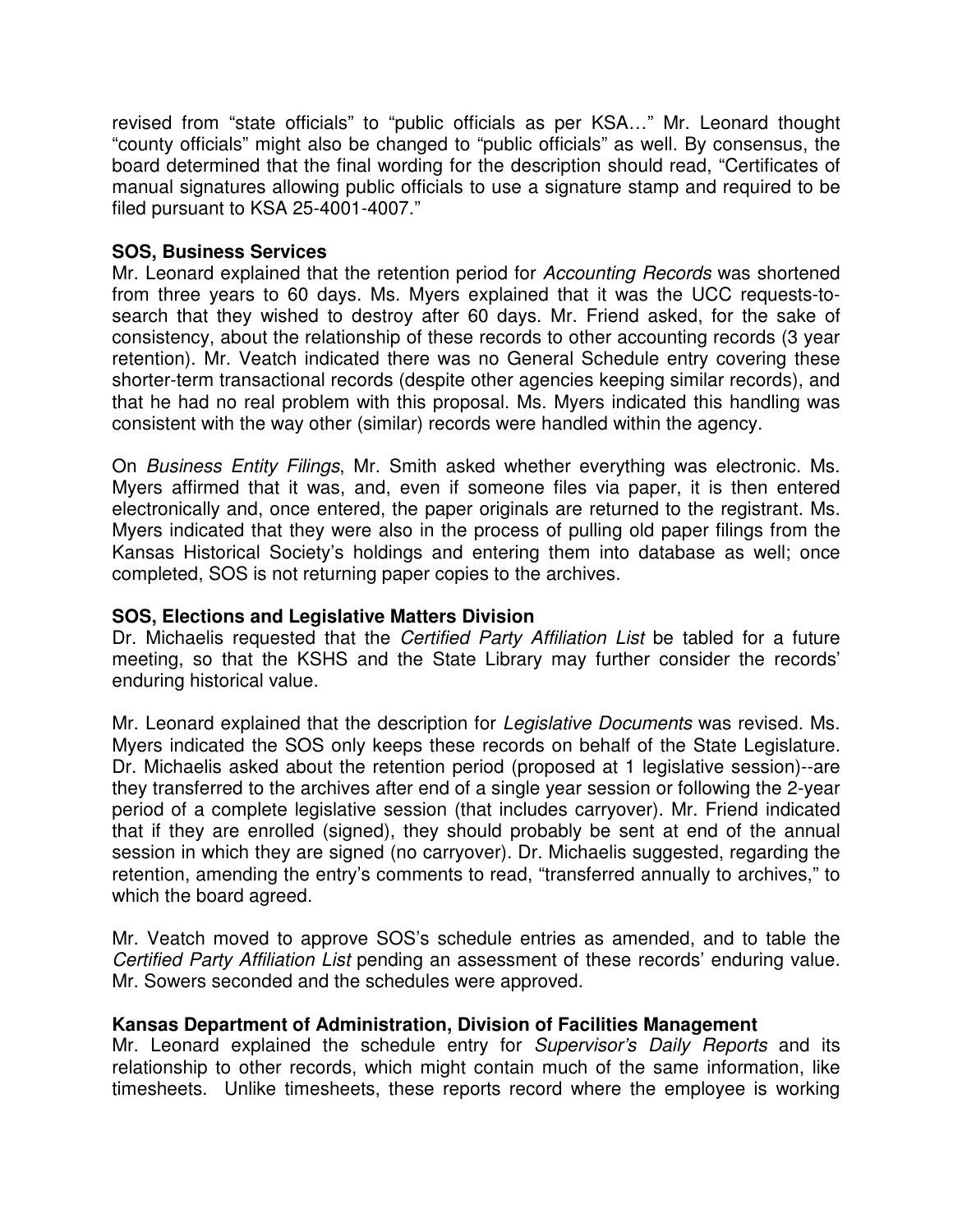rather than just the hours worked. Mr. Veatch asked about revising the description, omitting "to track employee time"; Mr. Leonard indicated, though, that the time was integral to accounting for employee actions. Mr. Smith questioned the KSA restrictions placed on the entry; Dr. Michaelis posited that Social Security numbers (SSN) and/or employee #'s might be tied to the information, while Mr. Veatch suggested that the restriction in question might not be tied to employee privacy rights. Mr. Smith responded that these records weren't much different than, say, a desk calendar—which he considered an open record. Mr. Smith didn't want to hold up the entry for the restriction. He was just troubled by the inclusion of the restriction. Mr. Friend read from the restriction in question, KSA 45-221 (a)(4), revealing that an employee's SSN would be covered by KSA 45-221 (a)(30) not (a)(4). In light of the fact that the Department of Administration was unable to send a representative to the meeting who might be able to answer the question, the board agreed to table the schedule entry.

# **Kansas Historical Society, Library & Archives Division**

Mr. Smith inquired about the restrictions placed on the Correspondence--Reference entry, noting that the restrictions were per KSA 45-221(a)(7)(8)(14)(23). (The proposed entry omitted the (a).) Mr. Smith also requested clarification on precisely what KSA 45- 221(a)(14) and (23) were intended to protect; Mr. Friend read from the statutes in question, which relate to library records and donations to public institutions. Mr. Veatch moved that the schedule be approved as amended (i.e. restrictions clarifications). Dr. Michaelis seconded. The schedule was approved.

### **Kansas General Schedule, State Agencies**

Mr. Leonard explained that this entry, Security Records, was instigated by a call from Mr. Smith inquiring about retention requirements for video records. Mr. Leonard reported that this was a modification of an existing entry, with the description being broadened to include video records, and the retention period being revised to agree with similar entries in the Local General Schedule. Dr. Michaelis moved that the schedule be approved and Mr. Veatch seconded the motion; the schedule was approved.

#### **Kansas General Schedule, Local Agencies**

Mr. Graves introduced these two entries, explaining that Sales and Use Tax Records warranted modification based on unclear language defining precisely what a "tax year" was, for purposes of determining the retention period, and that Security Records was a new entry created to align with the modifications made to the similar entry in the State General Schedule, as well as to supercede the narrower Visitor Records. Mr. Veatch moved to approve the schedules and Mr. Sowers seconded; the schedules were approved.

#### **Kansas General Schedule, Local Agencies, Obsolete or Superceded Series**

Mr. Leonard explained that the list reflects that the series listed, Visitor Records, was no longer being kept, and the board did not need to take any action